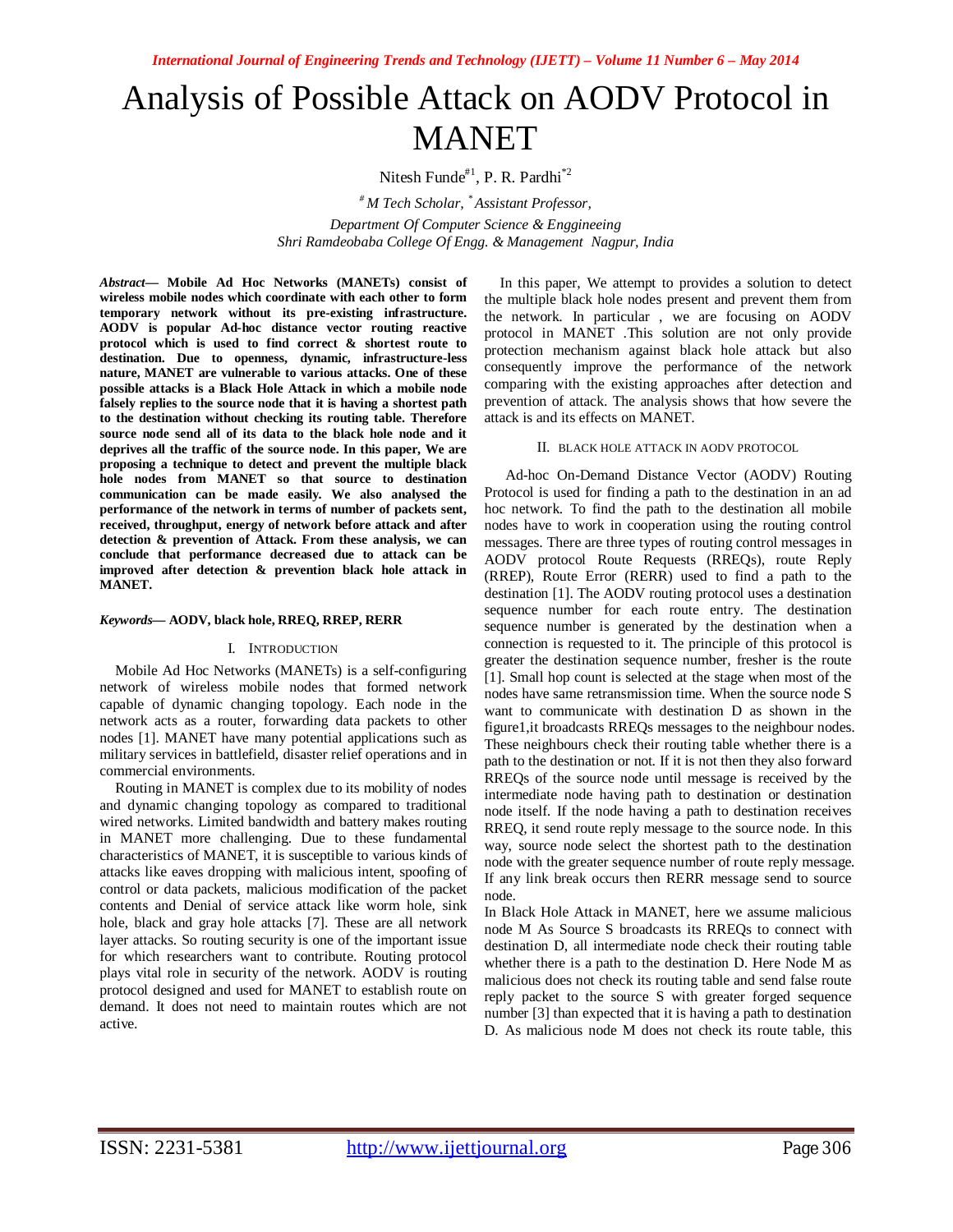# *International Journal of Engineering Trends and Technology (IJETT) – Volume 11 Number 6 – May 2014*

reply reach the source node faster than the normal nodes [6] source node select this path and send all of its data to the node M. The node M receive this data packets and deprive from the destination node.As this packets never reach to the destination node D the attack is called as a black hole attack [2].



## III. RELATED WORKS

 Author [4] have discussed a approach where intermediate nodes have to send RREP message along with the next hop information. When the source node receive this information, it sends a route request to the next hop to verify that node which send back RREP packet has a route to the intermediate node and to the destination node. When the next hop receives a further request from the source node, it sends a further reply message which includes the check result to the source node that it is having a path or not. Based on this information, the source node judges the validity of the route. In this protocol, the RREP control packet is modified to contain the information about next hop. After receiving RREP, the source node will again send RREQ to the node specified as next hop in the received RREP. However, this increases the routing overhead and end-to-end delay.Here intermediate node have to send route reply packet twice for single RREQ.

In this, [5] author proposed a solution based on Intrusion Detection using Anomaly Detection (IDAD). It prevents both attacks by single and multiple black hole nodes. This mechanism assume that every activity of a user is monitored and abnormal activities of malicious node can be identified from normal activities of normal nodes.For detection of the black hole attack, this method having a pre collected set of anomalies activities ,abnormal activities called audit data. As soon as the audit data collected and given to the system it compares every activity with the audit data.If any activity is not listed in audit data , then particular malicious node would have to be isolated and remove from the network. But the drawback is that if neighbour node give false information then this solution lead to more delay in MANET.

## IV. PROPOSED APPROACH

Aim of the proposed algorithm is to detect multiple blackholes in MANET and improves performance of the network in terms of throughput, energy which degrades due to the attack. The proposed algorithm is consists of three main steps.

#### *A. Initializing Source and Destination Node*

 Here first source node want to communicate with the destination. In AODV protocol, source node have a predetermined set of time for receiving RREP route reply packets from intermediate nodes or destination node itself. Source node analyse one by one.

#### *B. Analysing RREP Route Reply Packets*

 The source node broadcast its RREQs to neighbours, when they have the path to destination, they reply to the source node about the path information which contains destination sequence number, next hop, destination node. According to principle of AODV protocol, greater the sequence number fresher is the route. Source node select path through the intermediate node having greater sequence number.

 Normal node reply with the sequence number to the source node. We are expecting a threshold value of sequence number to be 1000 which is any how maximum for the network having less than 50 number of nodes. Here, We are creating scenario where 25 nodes present in the network. But as soon as malicious node receive route request from the source node, it just send false reply with greater sequence number as compared to normal nodes to get entry in the routing table of the source node with minimum time.

 As source node get the reply from black hole node faster and greater sequence number, source node chooses this path and it leads to black hole attack. So we are considering the route reply adaptive sequence number of each intermediate node to the source node about the path information of destination and compare it with the threshold value which is considered to be maximum of the number of nodes present in the network. The adaptive sequence number is calculated by using reply message with the help of time keeper register.

# *C. Comparing the adaptive RREP sequence number with threshold value*

When reply is having sequence number greater than the threshold value in a particular time duration, definitely it is black hole node. In this way, We are detecting multiple black hole nodes one by one and black listed them so that in the future, they may not be participate in node discovery process in the network.

## V. PSEUDO CODES

Step 1: Initialize the source and destination node in the network.

Step 2: Source Node broadcast its RREQs to communicate with the destination.

Step 3: Adding time register for calculating the adaptive sequence numbers of incoming RREPs to the source node.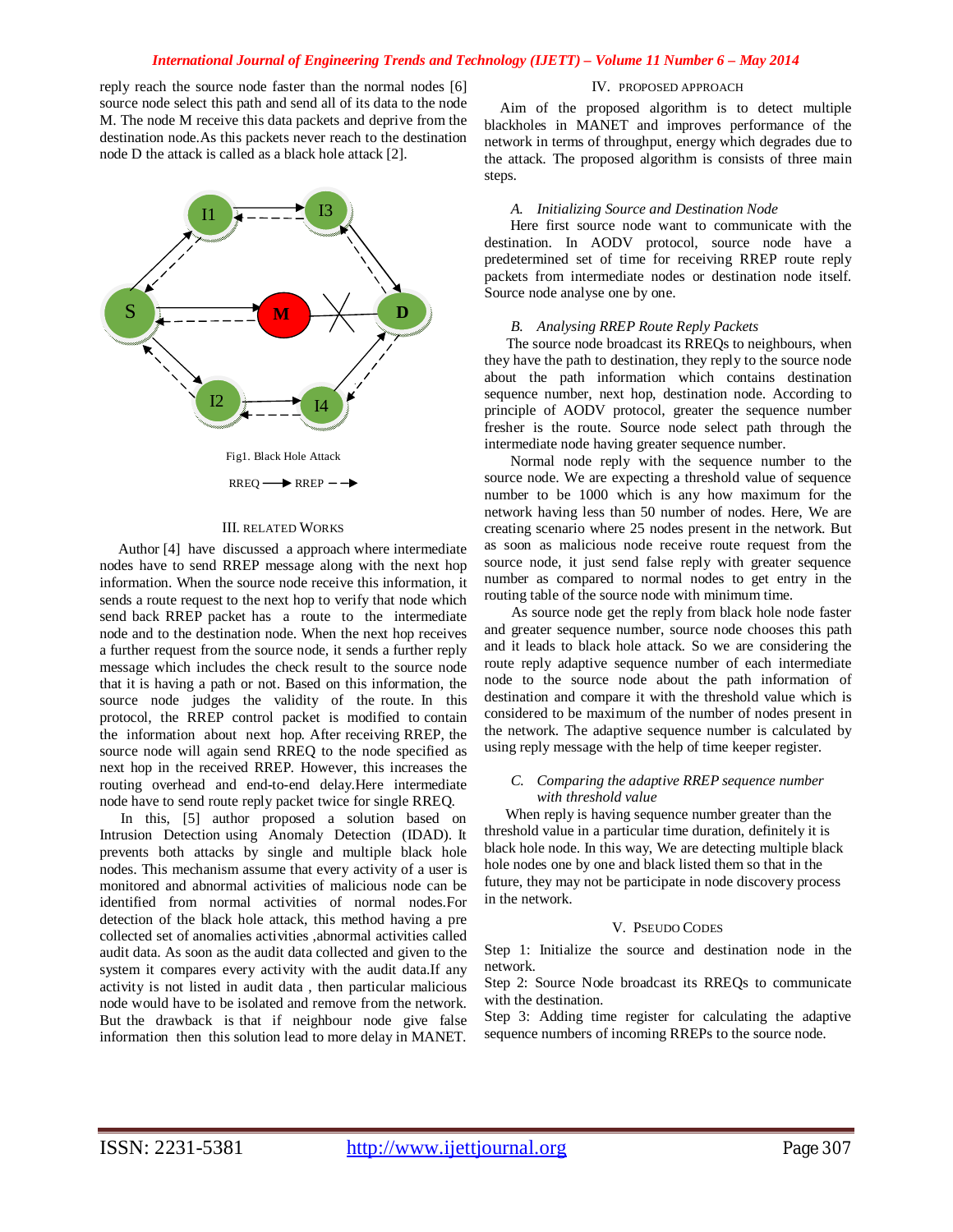# *International Journal of Engineering Trends and Technology (IJETT) – Volume 11 Number 6 – May 2014*

Step 4: Comparing the adaptive destination sequence number with threshold value in a particular time duration. if(RREP\_SEQ\_NO > THRESHOLD VALUE)

Malicious Node = Node;

BH Node Detected, So re-routing the packet;

else

 Select the normal path through which source can communicate with the destination node.

End

Step 5: Select the secure route by choosing a intermediate node for transmission

Step 6: go to step 3.

Step 7: End.

# VI. SIMULATION RESULTS & ANALYSIS

# A. *Simulation Environment*

For simulation we have used NS-2 (ver-2.35) simulator on Ubuntu 13.04 operating system and analyze with the help of Tracegraph application and Xgraph AWK scripts.The simulation results involves network topology with 25 nodes where there are different source nodes communicates with the destination node. Mobility scenarios can be generated by random waypoint model in terrain area 1286m \* 850m.The simulation parameters are as shown in table 1.

| Parameters                | Values            |
|---------------------------|-------------------|
| Simulator                 | $NS-2$ (ver-2.35) |
| Simulation Time           | 20 sec            |
| Number Of Nodes           | 25                |
| Routing Protocol          | <b>AODV</b>       |
| <b>Traffic Model</b>      | <b>CBR</b>        |
| No of sources             | 4                 |
| Terrain Area              | $1286m * 850m$    |
| <b>Transmission Range</b> | $250 \text{ m}$   |
| No of malicious nodes     | 3                 |

# TABLE 1 SIMULATION PARAMETERS

## B. *Simulation Analysis & Results*

We created scenario of 25 nodes MANET and divides it into 3 phases as MANET without Black hole attack, Blackhole attack on MANET and Detection & prevention of attack and simulated all this scenario with the help oNS-2 simulator. We configure different source nodes 21, 20, 11 17 to communicate with the destination node 18 at different time. Node 21 communication with the destination node 18 scenario black hole attack phase and after detection & prevention phase is as shown on simulation screenshots in figure  $2 \& 3$ . In figure 3, source node send the data packets to the black hole node 1 instead of destination node 18 through intermediate node 15.



Fig.2 Black hole Attack (Source Node 21- Destination Node 18)



Fig.3 After Detection & Removal Of Attack (SN 21- DN 18)

 The MANET without Black hole attack always performs better in terms of throughput and energy consumption. After Black hole attack, we also measure the number of packets sent by the source node, received by destination node by using is analysed with the help of Tracegraph application. In this , We compare and analyse the performance of MANET in all three phases. Our results shows that the performance degradation of MANET after black hole attack is improved in terms of